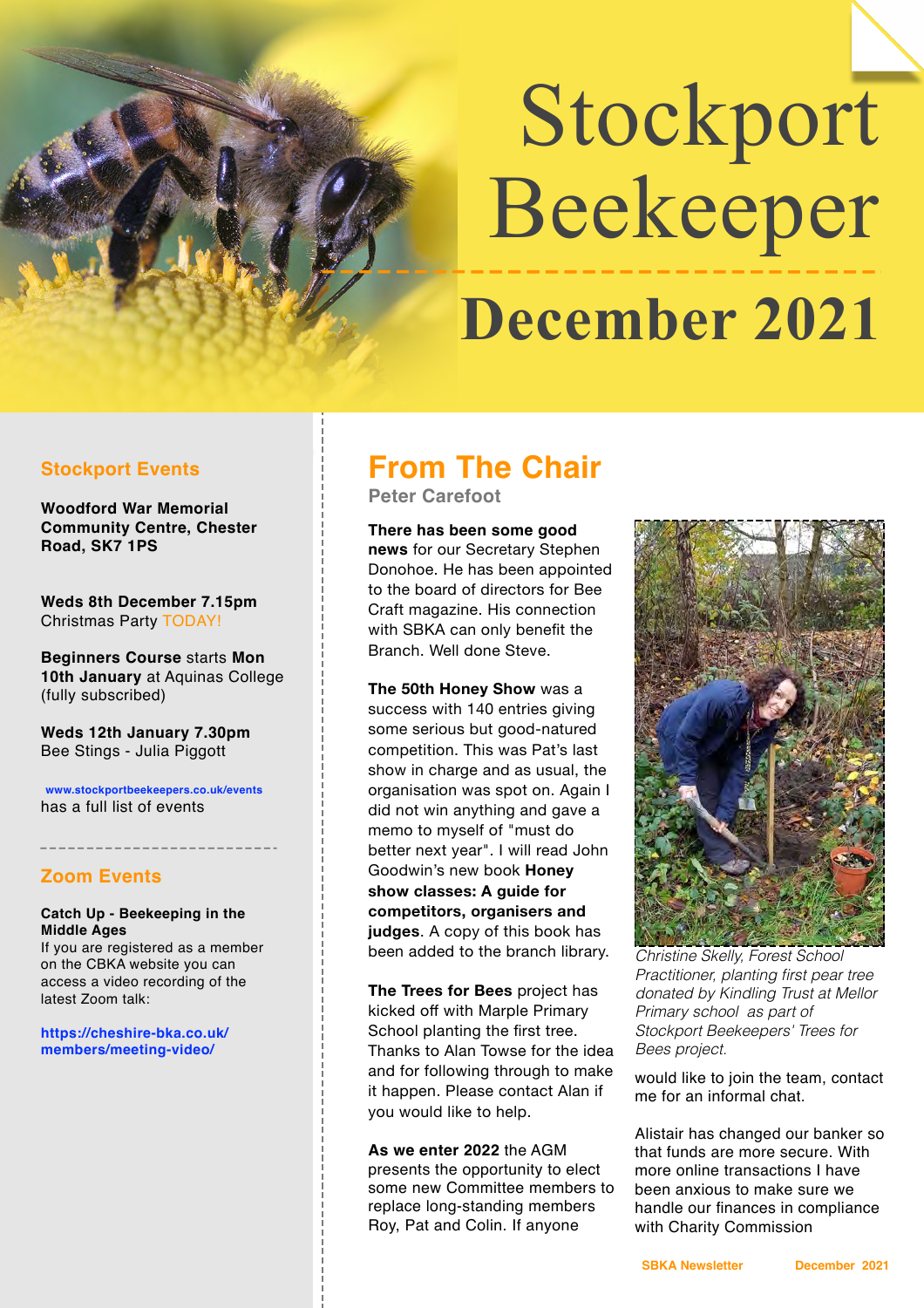

**Who's on the Committee?**

Peter Carefoot - Chair

Paul Wheeldon - Vice Chair

Roy Brocklehurst - Apiary Manager

David Lilley - Deputy Apiary Manager

Tricia Watkins - Programme and Events Manager

Pat Booth - Honey Show Manager

Colin Booth

Alan Towse - Education **Secretary** 

Brian Gee

Liz Sparkes

Alistair Taylor - Treasurer

Steve Donohoe - Secretary

#### **Next Committee Meeting**

Thursday 13th January 2022 at 7.15pm Woodbank Meeting Room *(Committee members only)*



requirements. This new account will make the transfer of monies more secure.

Susan Payge has agreed to be the new Honey Show Manager, taking over from Pat. Sarah Booth and Dominic Hughes will support her. My thanks to all, the show remains in good hands.

With most of the practical bee work out of the way, I can concentrate on

### **From The Apiary - Peter Carefoot**

Not much going on down at the church apiary. S has pruned the blackcurrants and cleared the nettles around the goosegogs. Yet more brambles have been cleared. It's a balance between saving the brambles for their bee-friendly flowers or keeping them in check and avoiding being lacerated by encroaching tentacles. On November 16, there were a lot of bees out foraging, which I can only presume is from ivy.

I check the hives every day, taking the dog. He does not care for the bees, and he is hesitant to approach, even when they are not flying. He is a strange dog and is quite content munching on the grass from around the compost heap. It is 12 months since he arrived from southern Spain, just beating Brexit. He was rescued from the streets of sunny Murcia and has settled well to the Glossop climate, though he is frightened of snowmen.

I have always considered pheasants to be rather stupid birds. There are now 6 regular visitors at the apiary and the solitary cock often gets into the chicken pen, but cannot find his way out. Any attempt to rescue him causes suicidal thrashing into the netting. I retire leaving him to it, and of course, he does eventually figure it out.

Neighbours to the apiary have all had some honey in payment for the bees using their gardens. Some have come back for more and consider the honey the best for years. One jar remains for the priest as payment for use of the church grounds. He has been away on retreats and various conferences, but we will catch up sometime soon. Maybe in 2022, he

catching up with reading the various beekeeping publications. I am working my way through Roger Patterson's latest book: Beekeeping: Challenge what you are told. My final words of 2021 are to send my best wishes for the holiday season to you and your families. I hope your bees make it through the winter and wish you full supers for 2022.

*Peter Carefoot*

will agree to bless the bees, but then again?

At the farm, D is making speedy progress on his new tractor shed. He started it many years ago but the surge of activity has seen the roof girders added and the remaining gable is almost finished. He is a brilliant dry stone waller and his work looks so good. It is rural art. Even up here on the higher ground, the bees continue to work on calm, warmer days.

As always at Christmas time, the ducks and geese are all safe from the butcher. Only Mr Fox threatens but is deterred by the fortifications around the farmyard. I'm sure he is as scared of the gander as I am.

All honey is now in jars and has been selling well. I have been slowly cleaning equipment making sure the boxes with drawn comb are stored in the cool shed and protected from mice and wax moths. I have two years of wax to melt and clean. It is not a job I look forward to, but Mrs C wants to start making candles so I guess I will have to get down to it soon.

I have been inspired by S's attempt at making mead and have started my own. I can't wait for Christmas 2022 to taste.



*Photo by Mattias Diesel on Unsplash*